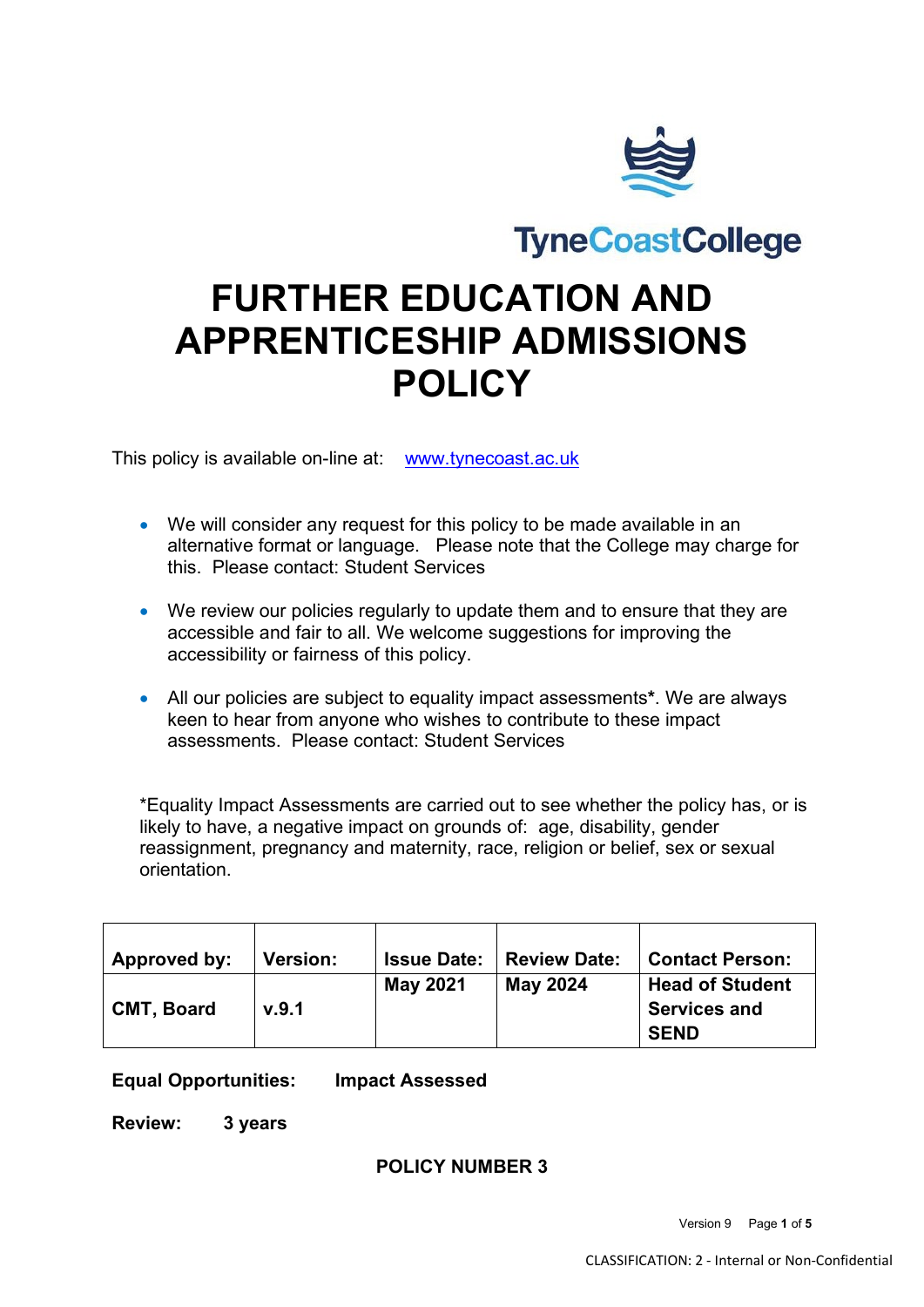# **FURTHER EDCUATION AND APPRENTICESHIP ADMISSIONS POLICY**

# **1 Policy Statement**

Tyne Coast College welcomes applications from all prospective students with the motivation to learn and the potential to succeed. The College is committed to ensuring equality of opportunity for all individuals seeking a place on a programme.

#### **2 Scope**

**The policy applies to all applicants applying for Further Education courses and Apprenticeships, this policy does not cover Youth College, 14-16 admissions or Higher Education.**

**The aim of the policy is to ensure that:**

- **a) All applicants are dealt with on an individual basis and treated fairly.**
- **b) Our experienced team offer impartial advice and guidance to support applicants to make informed decisions.**
- **c) Information relating to entry requirements is accurate, reviewed annually and ensures accessibility.**

#### **3 Legislation**

The following legislation applies to this Policy

- **Equality Act 2010**
- Children and Families Act 2014

#### **4 Responsibilities**

#### **Heads of Department**

- Involve staff in determining the generic and course specific entry criteria
- Annually review the entry criteria and requirements of each advertised course ensuring the detail is accurate.

#### **Teaching and Guidance Staff**

- Ensure applicants are provided with accurate and impartial information to support the decision making about their next steps.
- Applicants are given honest guidance in relation to the appropriateness of courses and their suitability based on individual circumstances.
- Where applicants do not meet the entry criteria/requirements staff will support them to consider alternative options.

Version 9 Page **2** of **5**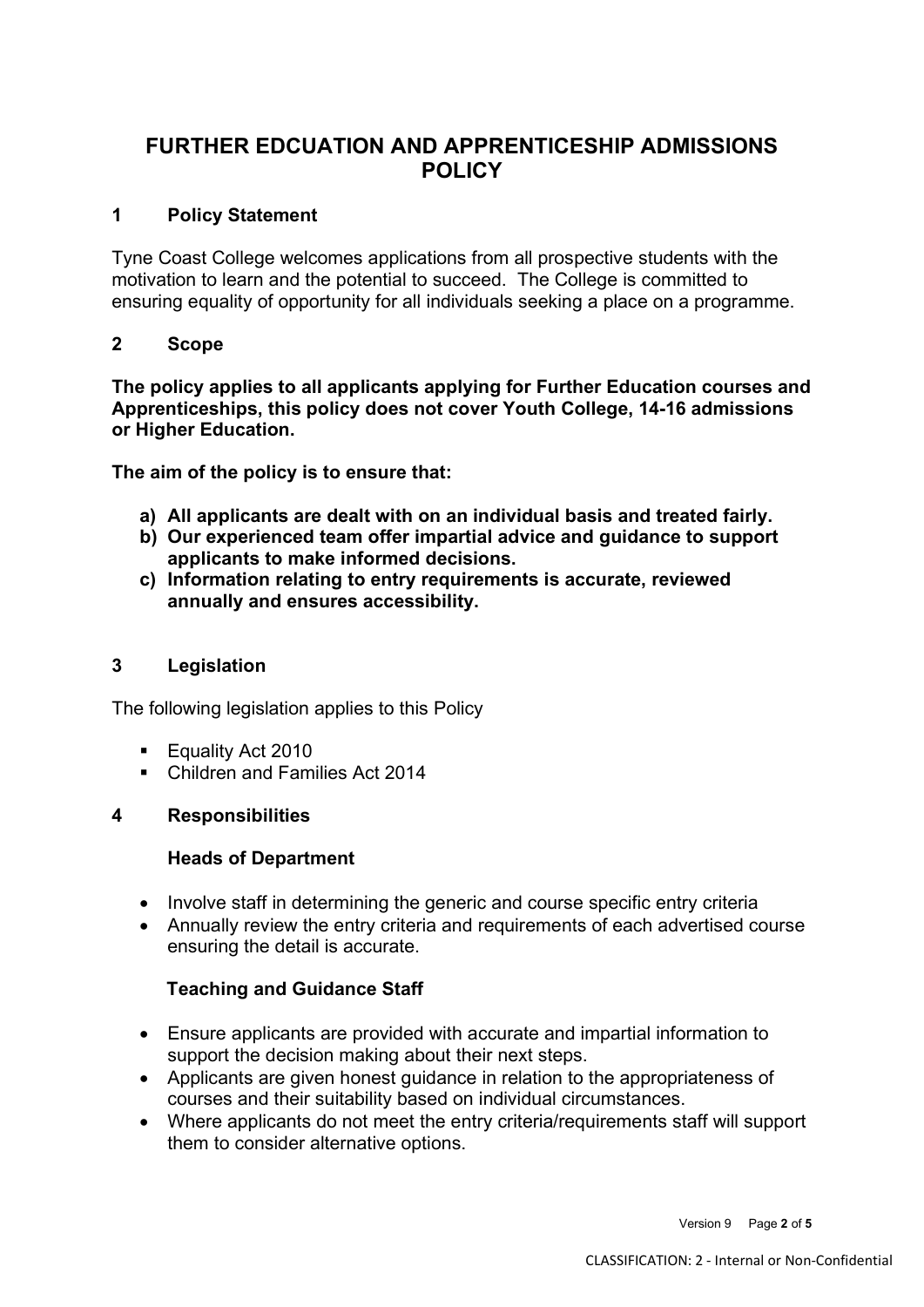# **Applicants**

- Provide honest and accurate information to support their application.
- Inform the College at the earliest opportunity of any special educational support needs, if they are Looked After Child or a Young Carer to enable the College to provide appropriate support as required.
- Notify the College of any Criminal Convictions that they have or may receive (acceptance onto *certain* programmes is subject to an applicant having no criminal convictions)

# **5 Actions to Implement and Develop Policy**

#### 5.1 **Criteria for Admission**

- a. The applicant satisfies all pre-course requirements including, completing all paperwork accurately, attending appointments, returning requested forms on time.
- b. The applicant meets the specific entry requirements of a programme or course.
- c. The applicant meets all the other admission criteria.
- d. The applicant has satisfactory references, where applicable.
- e. The applicant attends an interview, where required by a specific programme or course.
- f. The applicant agrees to pay any fees required (admission to the College is conditional upon the payment, or agreed arrangements for the payment, of any fees by the due date).
- g. There are places available on the programme of study i.e. target numbers have not yet been met.
- h. The applicant agrees to the Terms and Conditions of the College at the time of accepting an offer of a place.

#### 5.2 **Admission of Students with Learning Difficulties and/or Disabilities**

The College is respectful of its statutory duties in accordance with the SEN Code of Practice 2015.

In planning for the admission of students with learning difficulties and/or disabilities the College will co-operate with the Local Authority and consider the applications of all students in a fair and non-bias manner.

Where a young person names the College in their Education Health and Care Plan, the College will admit the young person where appropriate, meaningful provision exists. Where it is determined the College is not suitable or unable

Version 9 Page **3** of **5**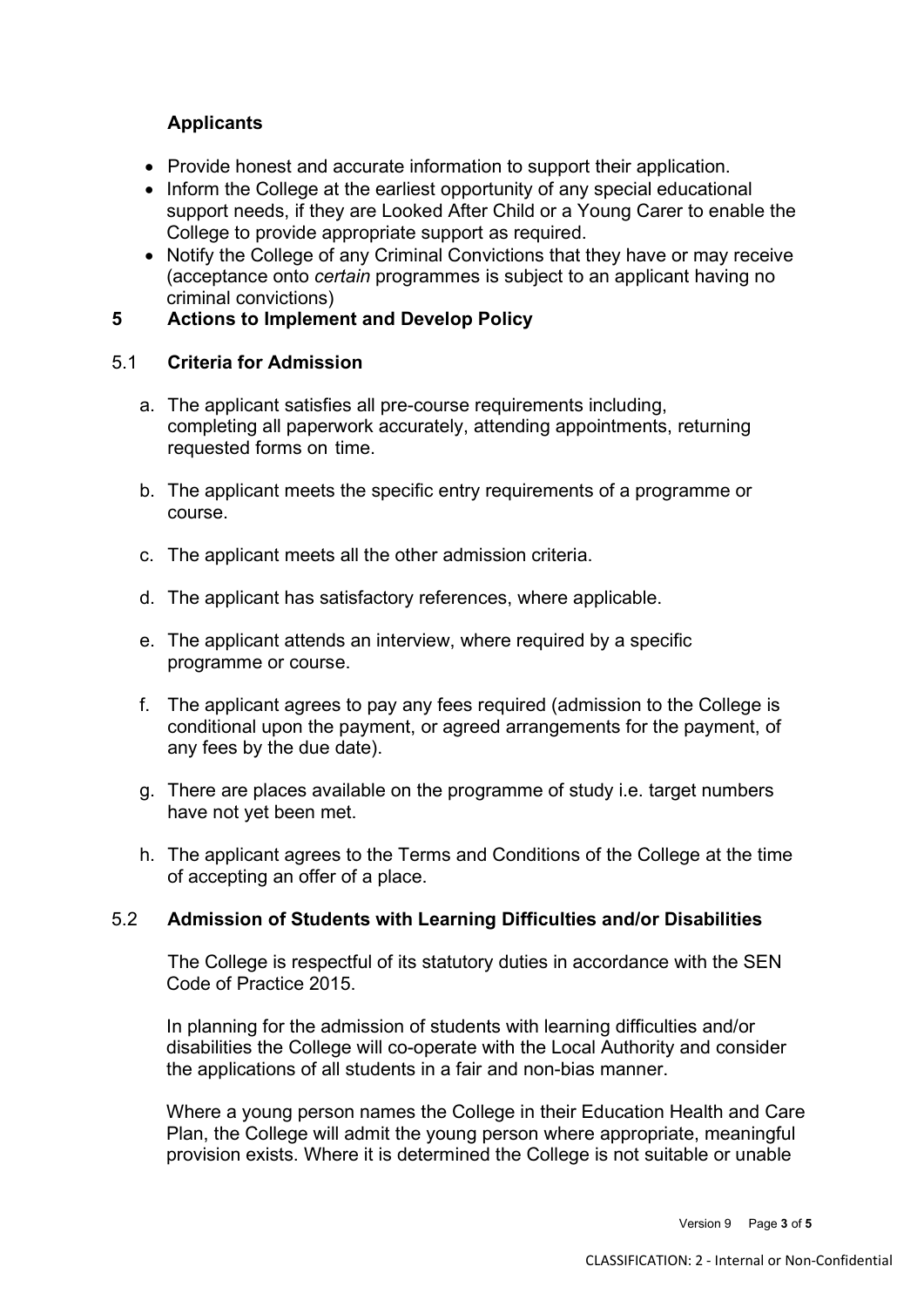to meet the students' needs, the Head of Student Services and SEND will respond in writing to the Local Authority within 15 days.

In making decisions regarding courses the College will be ambitious for students with learning difficulties and disabilities. It will aim to provide provision which will provide adequate stretch as well as offering meaningful progression in line with the aspirations of 'Preparing for Adulthood'.

Where the Local Authority makes the decision to decline a High Needs Funding request, the College reserves the right to consider whether or not the student's needs can be reasonable met and therefore reconsider admission to the College.

#### 6 **Right to Refuse an Application**

The College reserves the right to refuse an application. Applications from prospective students who come into this category will be given full consideration by the College's College Management Team which will follow the Student Application Refusal Guidelines specified in 6.1 of this policy.

- 6.1 The College reserves the right to refuse admission to an applicant who:
	- a. Does not meet the admission criteria in 5.1
	- b. Withholds information; provides false or misleading information.
	- c. Has convictions that have not been spent or can never become spent. This procedure may also be invoked where information is available concerning activities outside the law or the expression of beliefs, which prima facie present a clear and immediate danger to students, staff or college property and equipment.
	- d. Who has previously been excluded from Tyne Coast College or another education institution
	- e. Who has previously attended this or another education establishment and not completed courses, including all external assessments.
	- f. Has outstanding debts to the College.
	- g. The College will carry out a DBS check for applicants to some programmes where students may have contact with children or vulnerable adults. The outcome of this process will be taken into consideration when making a decision about admitting an individual to one of these programmes.
	- h. The College reserves the right to carry out a safeguarding risk assessment on any applicant. The outcome of such a process will be taken into consideration when making a decision about admitting an individual to the College.

Version 9 Page **4** of **5**